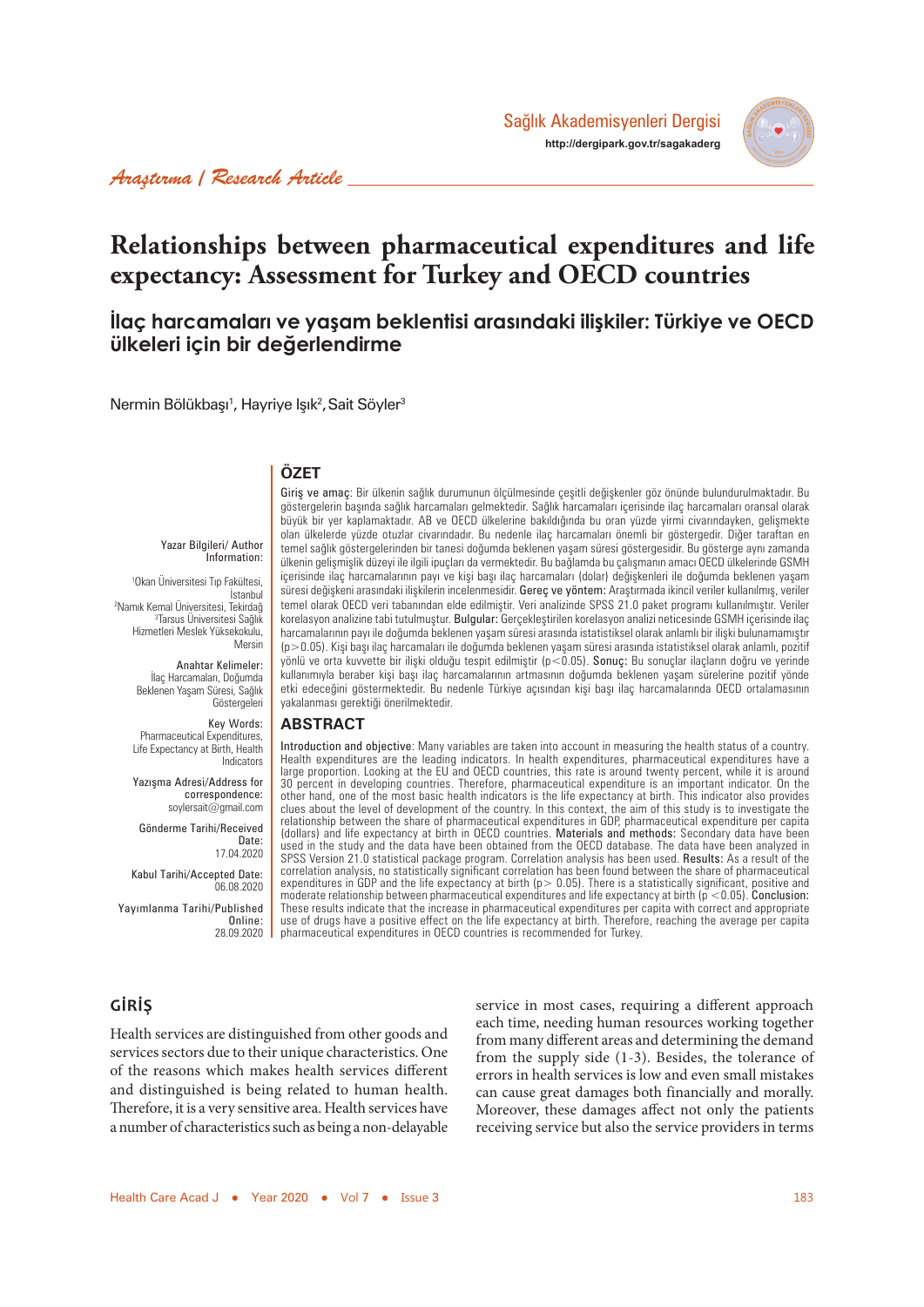of malpractice and may cause serious damages to health institutions (4,5). With having these characteristics, health services, which are in a special position, are of great importance not only for individuals but also for society. Accordingly, health services play an important role in making individuals feel healthy and happy, they also contribute to raising the health level of the society. Thus, it makes a great contribution to the formation of a healthy society and healthy manpower. Thanks to these contributions, factors such as increasing in production, creation of prosperity and supporting economic growth, which are extremely important for a country, are also developing (6,7). At this point, there are a number of criteria used to measure the outcomes of health services. Some of these criteria are macro health measures and assess some health outcomes on country/region basis. The life expectancy criterion is the most important one. One of the most basic and simple measures in measuring health services in a country is life expectancy at birth or at certain ages. In addition, there are criteria used to measure the outcomes and quality of services of health institutions in a micro scale. Other macro criteria are birth and death measures and morbidity and mortality measures calculated on country/region basis. With these criteria, it is possible to collect data about the health level of a country or region and evaluate the data and take steps to improve health services (8). On the other hand, there are some other indicators that are thought to be related to health indicators. These are basically the resources allocated to health services and the criteria indicating the current situation in health services. These are indicators such as health expenditures, pharmaceutical expenditures, number of physicians and nurses, the number of hospital beds, the number of medical devices etc. These can be analyzed by the change they have shown from past to present (called time series), or by comparing them with the developments in other countries.

Pharmaceutical expenditures in OECD countries reached 800 billion dollars in 2013, indicating that 20% of the total health expenditure is pharmaceutical expenditures. OECD countries' mean pharmaceutical expenditures accounted for 1.4% of GDP in 2013. Per capita pharmaceutical expenditure is 515 dollars as OECD average for the same year. Pharmaceutical expenditures are expected to increase by 50% in the near future with the introduction of high-cost and specialty medicines into the pharmaceutical markets (9). However, it is stated that technologies increasing health expenditures lead to threat many diseases which cannot be threated before and prolong life span. New technology medicines reduce healthcare costs not only with treating untreated diseases, but also with reducing other health expenditures such as hospital stay (10).

As pharmaceutical expenditures make up almost 20% of health expenditures in EU member states, many countries are working on increasing the efficiency of pharmaceutical expenditures. In this context, appropriateness of prescriptions, excessive/unnecessary or inadequate use of medicines are examined (11).

Life expectancy at birth in OECD countries has been increasing over the years (3-4 months each year) and in 2013 the OECD average was 80.5 years. Japan, Spain and Switzerland are leading in this field with more than 82 years. In OECD countries, although women have life expectancy at birth 5 years more than men, this gap is has been closing. The groups with higher education have more 6 years life expectancy at birth (9).

Improvements in life expectancy are important not only for the welfare of societies, but also for the economic development and welfare of nations, because an increase in longevity is recognized as an important driving factor behind economic growth and development. There is a consensus in the literature that healthy individuals are one of the most important factors of economic growth. Technological change also contributes positively to this process. Life expectancy has increased globally in the last fifty years. In OECD countries, life expectancy increased from 67.9 in 1960 to 80 in 2010 meaning increased by 18%. There are numerous factors behind this increase, such as improvement in socioeconomic indicators, risk factors and health technology. The debate about the factors affecting the increase in life expectancy has not yet reached a conclusion. Some health economists argue that the contribution of medical care to increases in longevity and other health status improvements is relatively low, and that other factors such as socioeconomic development, lifestyle, and environment are the most important factors (12). On the other hand, there are studies indicating that there is a connection between health expenditures and life expectancy at birth (13). Similarly, in some studies, it has been found that pharmaceutical expenditures and new medicines increase life expectancy at birth (14,15).

In this context, the relationship between per capita pharmaceutical expenditures and life expectancy at birth has been examined and some evaluations have been made for OECD countries in this study.

#### **MATERIALS AND METHODS**

The aim of this study is to investigate the relationship between per capita pharmaceutical expenditure and life expectancy at birth in OECD countries.

The data used in the study is secondary data obtained from OECD dataset and consists of per capita pharmaceutical expenditure, ratio of pharmaceutical expenditures in GDP and life expectancy at birth. 33 countries have been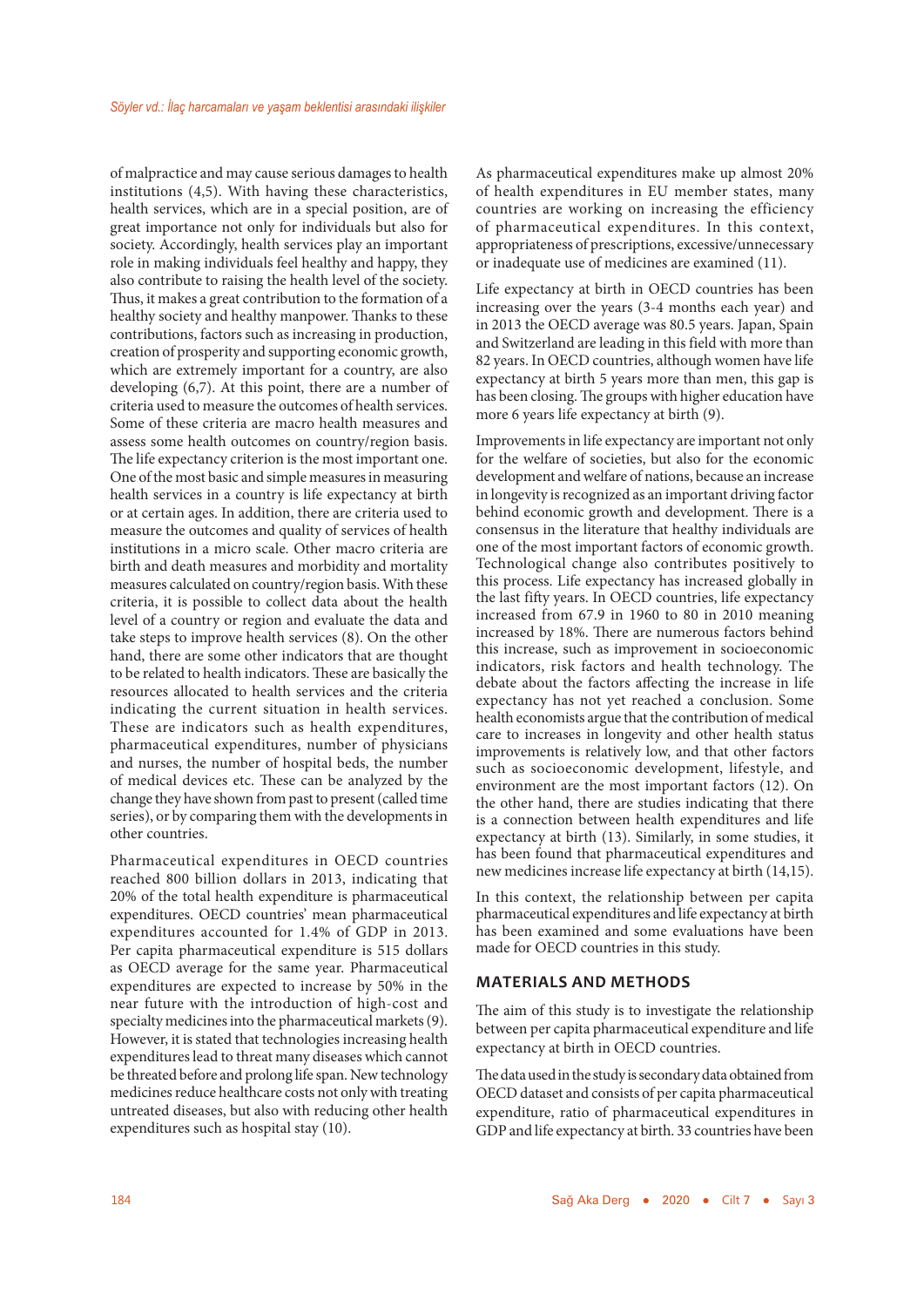examined in total (16). The most up-to-date data for per capita pharmaceutical expenditure variable is from 2016. Because there is not any current data on OECD database about pharmaceutical expenditures for Turkey, the data (170 dollars) has been obtained from Turkey Pharmacists Association (TPA) (17). The data on the proportion of pharmaceutical expenditures in the GDP and life expectancy at birth have been obtained from the OECD database and the data for 2016 have also been analyzed here. The data has been transferred to MS Excel and then to the SPSS 20.0 package program in order to examine the relationships between variables. Ethics committee approval was not required because the data of the study is available at publicly accessible databases and no human participants have been included in the study.

The main question of the research is: "Is there a relationship between per capita pharmaceutical expenditures and life expectancy at birth?"

#### **FINDINGS**

The data obtained from the research are summarized in the table 1.

**Table 1.** Research data

| <b>COUNTRIES</b>    | Pharmaceutical<br>Expenditures<br>in GDP $(%)$ | Per capita<br>pharmaceutical<br>expenditure<br>(Dollars) | Life<br>Expectancy<br>at Birth<br>(Year) |
|---------------------|------------------------------------------------|----------------------------------------------------------|------------------------------------------|
| Turkey              | 0.83                                           | 170                                                      | 78                                       |
| Luxembourg          | 0.53                                           | 554                                                      | 82.8                                     |
| Denmark             | 0.68                                           | 335                                                      | 80.9                                     |
| Netherlands         | 0.77                                           | 410                                                      | 81.6                                     |
| Norway              | 0.79                                           | 485                                                      | 82.5                                     |
| Israel              | 0.92                                           | 315                                                      | 82.5                                     |
| Ireland             | 0.95                                           | 676                                                      | 81.8                                     |
| Iceland             | 0.96                                           | 488                                                      | 82.3                                     |
| Sweden              | 1.07                                           | 524                                                      | 82.4                                     |
| UK                  | 1.11                                           | 476                                                      | 81.2                                     |
| Finland             | 1.19                                           | 516                                                      | 81.5                                     |
| Mexico              | 1.24                                           | 232                                                      | 75.4                                     |
| Czech               | 1.25                                           | 433                                                      | 79.1                                     |
| Republic<br>Austria | 1.25                                           | 631                                                      | 81.7                                     |
| Poland              | 1.35                                           | 369                                                      | 78                                       |
| Australia           | 1.35                                           | 640                                                      | 82.5                                     |
| Portugal            | 1.37                                           | 419                                                      | 81.2                                     |
| Belgium             | 1.47                                           | 684                                                      | 81.5                                     |
| Slovenia            | 1.55                                           | 507                                                      | 81.3                                     |
| Italy               | 1.58                                           | 628                                                      | 83.3                                     |
| Germany             | 1.59                                           | 777                                                      | 81.1                                     |
| France              | 1.60                                           | 663                                                      | 82.4                                     |
| Switzerland         | 1.69                                           | 1080                                                     | 83.7                                     |
| Korea               | 1.71                                           | 653                                                      | 82.4                                     |
| Spain               | 1.71                                           | 621                                                      | 83.4                                     |
| Latvia              | 1.77                                           | 452                                                      | 74.7                                     |
| Lithuania           | 1.81                                           | 541                                                      | 74.8                                     |
| Canada              | 1.86                                           | 860                                                      | 81.9                                     |
| Slovakia            | 1.86                                           | 566                                                      | 77.3                                     |
| <b>USA</b>          | 2.10                                           | 1208                                                     | 78.6                                     |
| Hungary             | 2.12                                           | 566                                                      | 76.2                                     |
| Japan               | 2.15                                           | 874                                                      | 84.1                                     |
| Greece              | 2.22                                           | 595                                                      | 81.5                                     |

Source: https://data.oecd.org/; TPA, 2017

The country with the lowest proportion of pharmaceutical expenditure in the GDP is Luxembourg with 0.53% and the highest is Greece with the highest rate of 2.22%. The rate is 0.83% in Turkey. The lowest per capita pharmaceutical expenditure is in Turkey with 170 dollars. The highest value is in USA with 1,208 dollars. The country with the lowest life expectancy at birth is Latvia with 74.7, and Japan with the highest is 84.1. Descriptive statistics of the data are as follows (Table 2);

**Table 2.** Descriptive statistics of the data

| <b>Variables</b>                                         | Min    | Max     | Mean     | <b>SD</b> |
|----------------------------------------------------------|--------|---------|----------|-----------|
| Pharmaceutical<br>Expenditures in<br>GDP                 | ,53    | 2.22    | 1,4061   | .457      |
| Life Expectancy at<br><b>Birth</b>                       | 74,70  | 84,10   | 80,7152  | 2,620     |
| Per capita<br>pharmaceutical<br>expenditure<br>(Dollars) | 170,00 | 1208,00 | 574,1818 | 215,77    |

Mean of pharmaceutical expenditures in GDP is 1.40%  $\pm$  0.45%, mean of life expectancy at birth is 80.7  $\pm$  2.62 and mean of per capita pharmaceutical expenditures is 574.18 ± 215.77 (dollars) in OECD countries. Turkey is below the OECD mean in terms of pharmaceutical expenditures in GDP, per capita pharmaceutical expenditures and life expectancy at birth.

According to the ranking announced by OECD (2015), Turkey ranks 29th in terms of life expectancy at birth for males and 32th for females. In terms of life expectancy at the age of 65, it ranks 32nd for males and 33nd for females. It also ranks 29th in deaths due to cardiovascular diseases. This table is important for understanding the position of Turkey among OECD countries. In this context, more efforts should be made to improve life expectancy in Turkey.

After descriptive statistics, the relationships between variables have been examined. Correlation and regression analyzes have been used to investigate the relationships between the variables (regression assumptions cannot be provided because the data shows non-parametric characteristics). Before the analysis, the dependent variable has been tested for normal distribution. Kolmogorov-Smirnov analysis of the dependent variable has revealed that the data is not normally distributed (p<0.05). A non-parametric test, spearman correlation, has been conducted. The findings of the analysis has been shown in table 3;

As a result of the correlation analysis, no statistically significant relationship has been found between per capita pharmaceutical expenditures in GDP and life expectancy at birth (p> 0.05). On the other hand,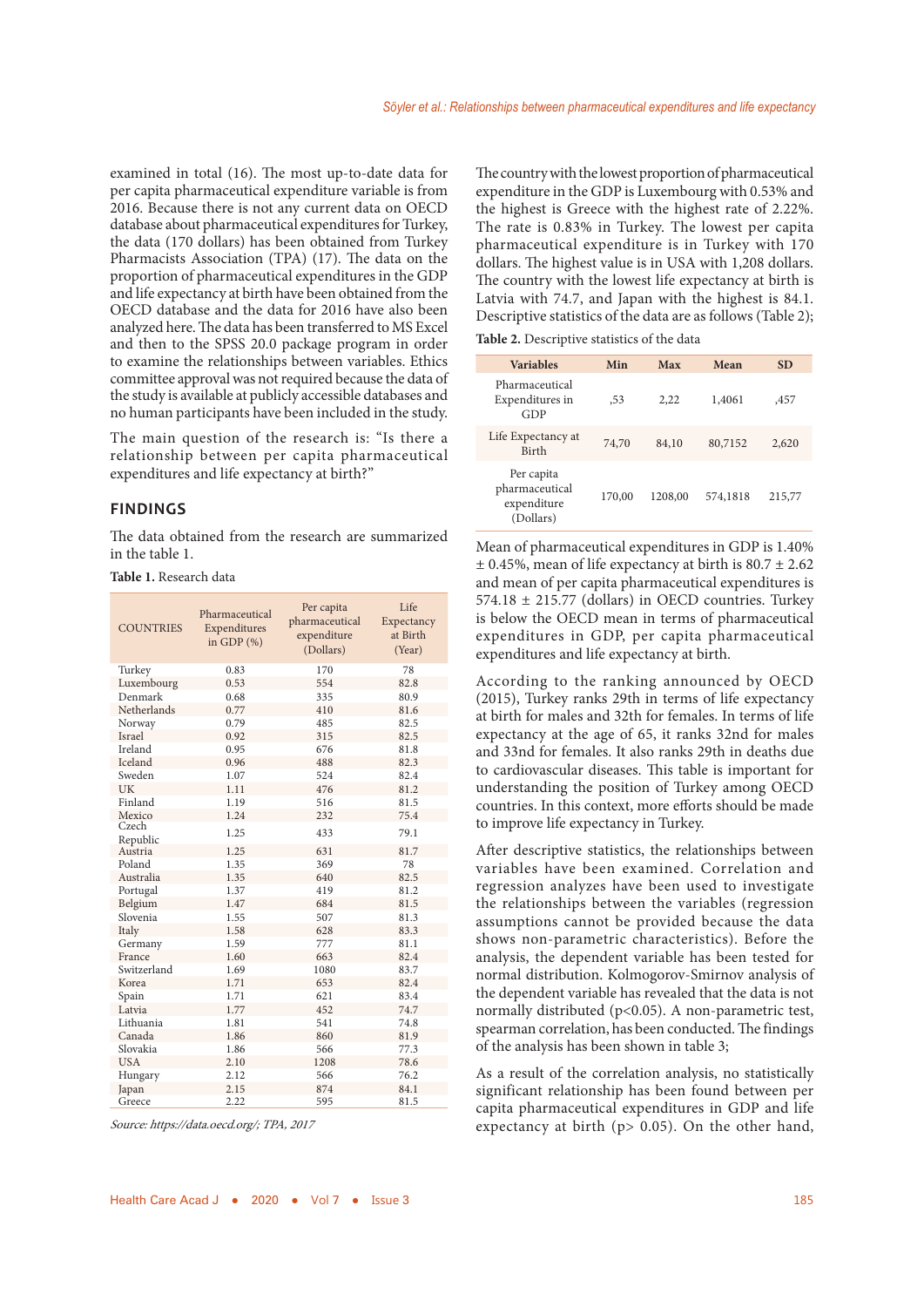#### **Table 3.** Spearman correlation analysis

| Variables                                           | M     | <b>SD</b> | Pharmaceutical<br>Expenditures in<br>GDP | Life Expectancy<br>at Birth | Pharmaceutical<br>expenditures per<br>capita (Dollars) |
|-----------------------------------------------------|-------|-----------|------------------------------------------|-----------------------------|--------------------------------------------------------|
| Pharmaceutical Expenditures in GDP                  | 1.40  | .45       | $\overline{\phantom{a}}$                 |                             |                                                        |
| Life Expectancy at Birth                            | 80.71 | 2.62      | $-.130$                                  | $\overline{\phantom{a}}$    |                                                        |
| Pharmaceutical expenditures per capita<br>(Dollars) | 574.1 | 215.77    | $.587*$                                  | $,414**$                    | $\overline{\phantom{a}}$                               |

 $*p<0.01$ ,  $*p<0.05$ 

a statistically significant, positive and moderate relationship has been found between per capita pharmaceutical expenditures and life expectancy at birth variables ( $p$ <0.05,  $r = 0.414$ ). In the study, regression assumptions cannot be provided because the distribution of life expectancy at birth data is not normal.

### **DISCUSSION AND CONCLUSION**

Pharmaceuticals is an issue that needs to be scrutinized not only for Turkey but also for all countries in the world. Pharmaceuticals are essential in a health care system, especially in the curative aspect of health services. A number of medicines are used directly to treat diseases, some are offered as a support in the treatment process, and some are used with aesthetic concerns beyond the treatment of diseases. For example, a hair loss prevention medication is often used on a person's aesthetic concerns and can make individuals feel good both psychologically and socially. On the other hand, unnecessary and excessive use of medicines is also possible in some cases. One of the most striking examples of this subject today is the use of antibiotics. Individuals may demand antibiotics even when they are unnecessary/useless. Some other medicines, although they have different indications, can be used by individuals for their side effects such as drowsiness in order to "fall asleep easily" or any other reasons. The use of medicines can be effective in individuals' physical, psychological and social well-being. However, unnecessary, excessive or inadequate use of the medicines may threaten firstly the health of individuals and then the society. At this point, pharmaceutical expenditures can have positive effects on health if the medicines are used when they are necessary and as recommended. It is stated that there are sort of problems in efficient using of medicines in Turkey. In particular, there is a problem of excessive antibiotic use and therefore, there is a need for measures to promote rational drug use, given the possibility of drug resistance (18).

When descriptive statistics have been calculated, it has been understood that Turkey fall behind the OECD mean scores in life expectancy at birth and per capita pharmaceutical expenditures. Accordingly, Turkey has been found to be at the last part of the ranking for life expectancy at birth and at 65 age both for women and for men. Therefore, it is apparent that more efforts should be made to improve Turkey's health indicators. On the other hand, a statistically significant, positive and moderate relationship has been found between life expectancy at birth and per capita pharmaceutical expenditures variable. In this sense, although it is thought that life expectancy at birth increases with the increase at per capita pharmaceutical expenditures, it is stated in some studies that the increase in life expectancy at birth will cause an increase in the elderly population and therefore, pharmaceutical expenditures will increase due to increasing chronic and degenerative diseases (19). Therefore, it can be stated that this relationship is two-sided. Medicines have negative effects on human health in case of uncontrolled/excessive, unnecessary or inadequate use of them along with their curative, therapeutic and life-prolonging effects. When these problems are taken into consideration, it is necessary to carry out studies both at the level of physicians and the society in order to ensure conscious pharmaceutical consumption. As a result of these studies, negative aspect of pharmaceutical expenditures should be controlled. Thus, it is possible to transfer the resources obtained by decreasing pharmaceutical expenditures to other items of health expenditures and to improve service quality (20).

In a study investigating the effects of income level and health expenditures on life expectancy and infant mortality rate, it is stated that if countries increase their per capita health expenditures by 1%, life expectancy at birth will increase by 7.2 years (13). In another study evaluating Turkey's health expenditures, it was concluded that with an increase in health expenditures, life expectancy at birth will also increase and infant mortality rate will decrease (21). In another study, it was found that per capita health expenditures has an impact on the life expectancy at the age of 65 (22). On the other hand, in some studies, it is stated that health expenditures and health status are not directly related (18,23) and that countries should determine their own optimal health expenditures (18). Frech and